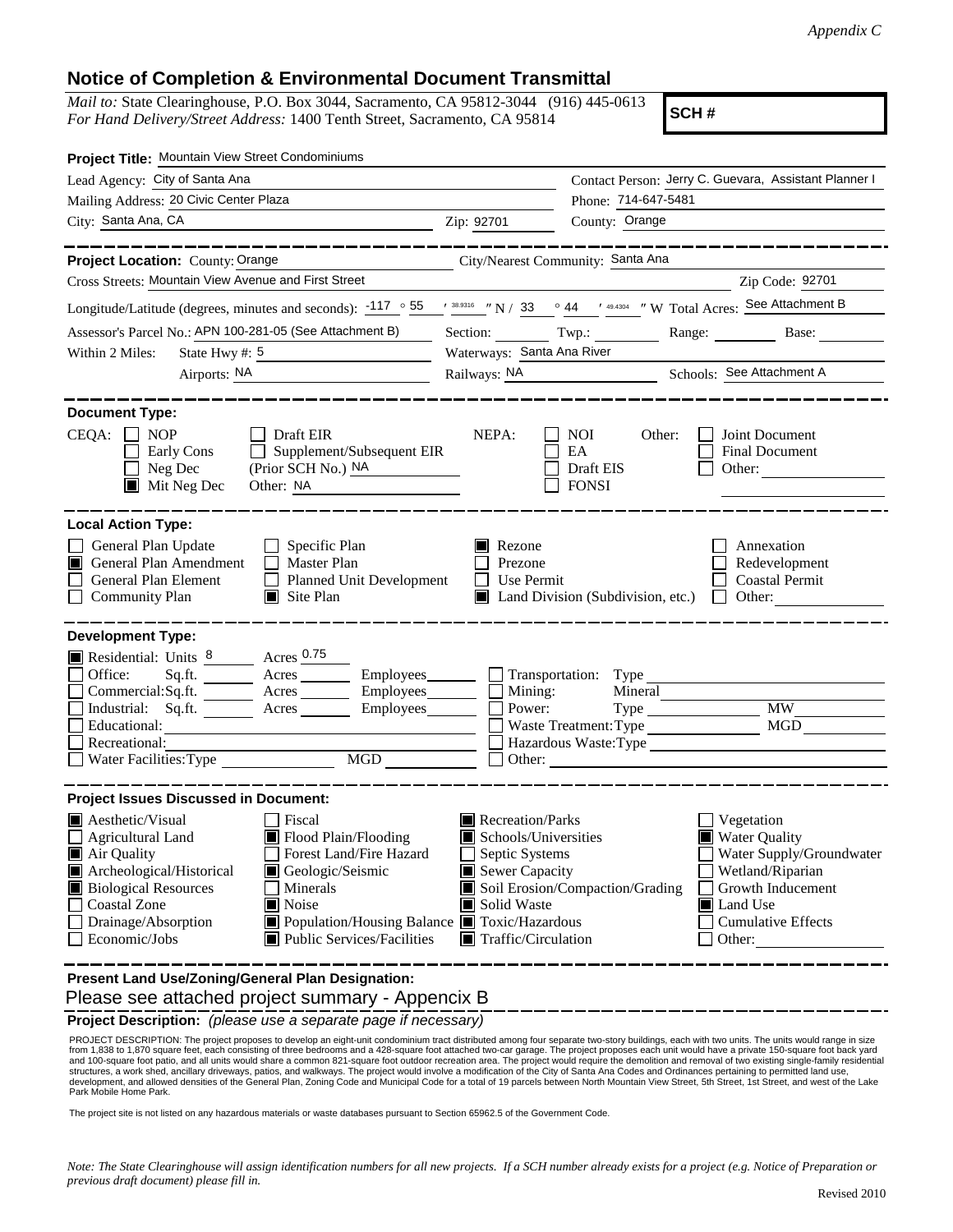# **Reviewing Agencies Checklist**

|                                                            | Phone: 949-235-3094                                         |                                                        |  |  |
|------------------------------------------------------------|-------------------------------------------------------------|--------------------------------------------------------|--|--|
|                                                            |                                                             |                                                        |  |  |
|                                                            |                                                             | Phone:                                                 |  |  |
| City/State/Zip: Irvine, CA 92718<br>Contact: Lori Trottier |                                                             | City/State/Zip: Huntington Beach, CA 92646             |  |  |
| Address: 300 Spectrum Center Drive Suite 400               |                                                             | Address: 8821 Seaspray Drive                           |  |  |
| Consulting Firm: IEC                                       |                                                             | Applicant: Linh Bui, Mountain View R&E Investments LLC |  |  |
|                                                            | Lead Agency (Complete if applicable):                       |                                                        |  |  |
|                                                            | Starting Date June 8, 2020                                  | Ending Date July 8, 2020                               |  |  |
|                                                            | Local Public Review Period (to be filled in by lead agency) |                                                        |  |  |
| X.                                                         | Native American Heritage Commission                         |                                                        |  |  |
|                                                            | Housing & Community Development                             | Other:                                                 |  |  |
|                                                            | Health Services, Department of                              | Other:                                                 |  |  |
|                                                            | General Services, Department of                             |                                                        |  |  |
|                                                            | Forestry and Fire Protection, Department of                 | Water Resources, Department of                         |  |  |
|                                                            | Food & Agriculture, Department of                           | Toxic Substances Control, Department of                |  |  |
|                                                            | Fish & Game Region #                                        | Tahoe Regional Planning Agency                         |  |  |
|                                                            | <b>Energy Commission</b>                                    | <b>SWRCB: Water Rights</b>                             |  |  |
|                                                            | Education, Department of                                    | <b>SWRCB: Water Quality</b>                            |  |  |
|                                                            | <b>Delta Protection Commission</b>                          | <b>SWRCB: Clean Water Grants</b>                       |  |  |
|                                                            | Corrections, Department of                                  | <b>State Lands Commission</b>                          |  |  |
|                                                            | Conservation, Department of                                 | Santa Monica Mtns. Conservancy                         |  |  |
|                                                            | Colorado River Board                                        | San Joaquin River Conservancy                          |  |  |
|                                                            | <b>Coastal Commission</b>                                   | San Gabriel & Lower L.A. Rivers & Mtns. Conservancy    |  |  |
|                                                            | Coachella Valley Mtns. Conservancy                          | S.F. Bay Conservation & Development Comm.              |  |  |
|                                                            | Central Valley Flood Protection Board                       | Resources Recycling and Recovery, Department of        |  |  |
|                                                            | <b>Caltrans Planning</b>                                    | <b>Resources Agency</b>                                |  |  |
|                                                            | <b>Caltrans Division of Aeronautics</b>                     | $\frac{1}{2}$ Regional WQCB #                          |  |  |
|                                                            | Caltrans District #                                         | <b>Public Utilities Commission</b>                     |  |  |
|                                                            | California Highway Patrol                                   | Pesticide Regulation, Department of                    |  |  |
|                                                            | California Emergency Management Agency                      | Parks & Recreation, Department of                      |  |  |
|                                                            | Boating & Waterways, Department of                          | Office of Public School Construction                   |  |  |
|                                                            | Air Resources Board                                         | Office of Historic Preservation                        |  |  |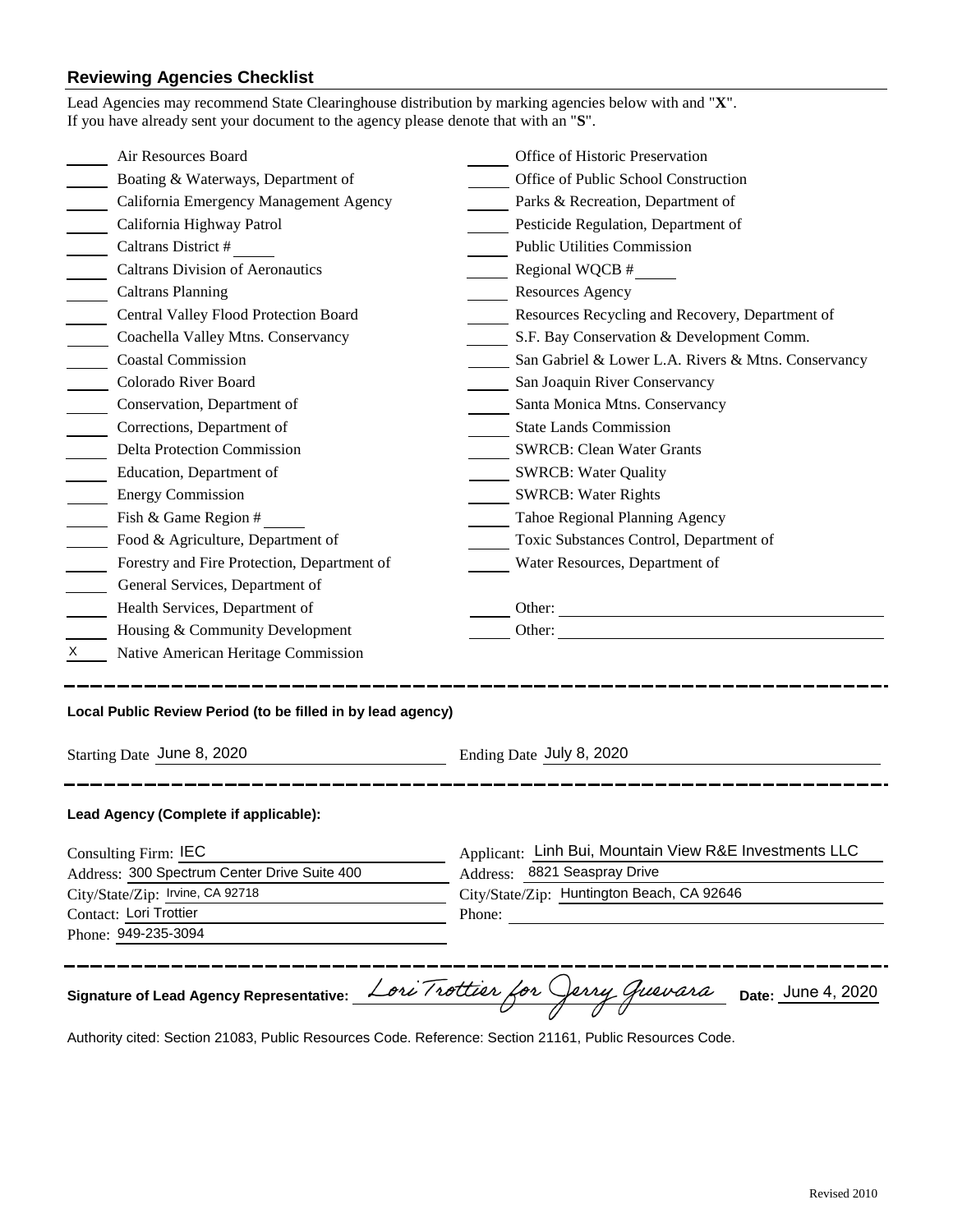#### **NOC Attachment A – Mountain View Street Condominiums**

## **Closest Schools**

R.F. Hazard Elementary School - 0.3 mile Rosita Elementary School - 0.6 mile Santa Clara Nursery School - 0.5 mile Fitz intermediate School - 0.8 mile Heritage Elementary School - 0.7 mile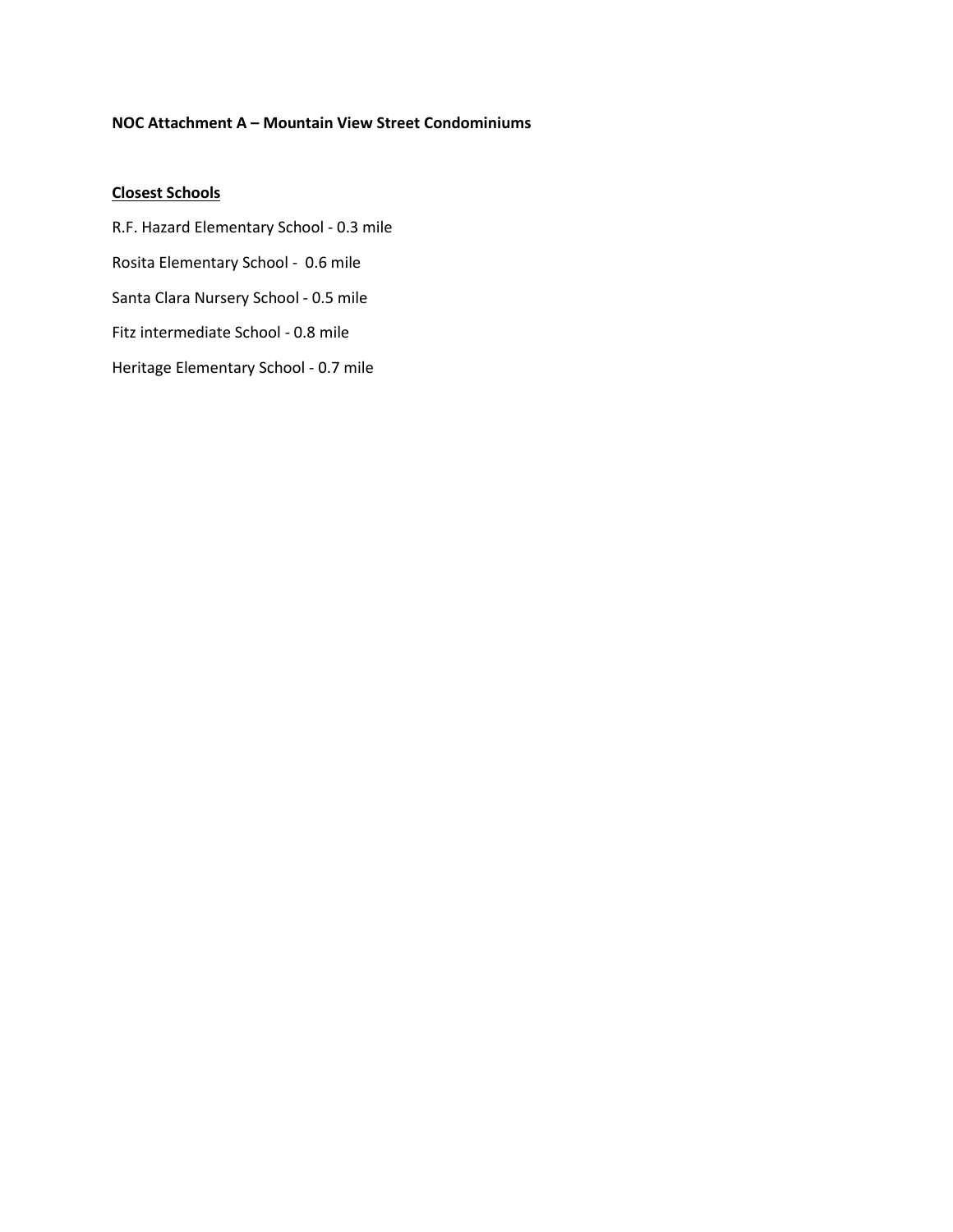#### **NOC Attachment B**

# **Existing and Proposed General Plan and Zoning Summary**

The project is summarized below:

General Plan Amendment modifying land use on the following areas:

| <b>Existing Land Use</b><br><b>Designations:</b> | Area      | <b>APN</b>                                                                                 |
|--------------------------------------------------|-----------|--------------------------------------------------------------------------------------------|
| $LMR-11$                                         |           |                                                                                            |
| Low-Medium Density<br>Residential (11 DU/AC)     | 7.2 Acres | 100-281-07, 09,<br>11, 12, 16, 23,<br>24, 25, 26, 28,<br>29, 30, 31, 32,<br>33, 37, 40, 41 |
| $GC$ (FAR $0.5 - 1.0$ )                          |           |                                                                                            |
| <b>General Commercial</b>                        | 1.6 Acres | 100-281-36                                                                                 |
|                                                  |           |                                                                                            |
| <b>Proposed Land Use</b><br><b>Designations:</b> | Area      | <b>APN</b>                                                                                 |
| MR-15                                            |           |                                                                                            |
| Medium Density<br>Residential (15 DU/AC)         | 6.6 Acres | 100-281-41,37,<br>40, 25, 36, 05                                                           |
| LR-7                                             |           |                                                                                            |

Zone change on the following areas and designations:

| <b>Existing</b><br>Zoning: | Area                                 | <b>APN</b>                                                                   |
|----------------------------|--------------------------------------|------------------------------------------------------------------------------|
| A1                         | 162,230 Square Feet (3.72<br>Acres)  | 100-281-30, 31, 32, 33, 23, 24,<br>16, 25, 26, 28, 29, 07, 12, 11, 09,<br>05 |
| R <sub>2</sub>             | 184,781 Square Feet (4.24)<br>Acres) | 100-281-37, 41, 36                                                           |
| R4                         | 32,452 Square Feet (0.75 Acres)      | 100-281-40                                                                   |
| <b>Proposed</b><br>Zoning: | Area                                 |                                                                              |
| R1                         | 93,598 Square Feet (2.15 Acres)      | 100-281-30, 31, 32, 33, 16, 24,<br>23, 26, 28, 29, 07, 12, 11, 09            |
| R <sub>2</sub>             | 285,865 Square Feet (6.56<br>Acres)  | 100-281-41, 37, 40, 25, 36, 05                                               |